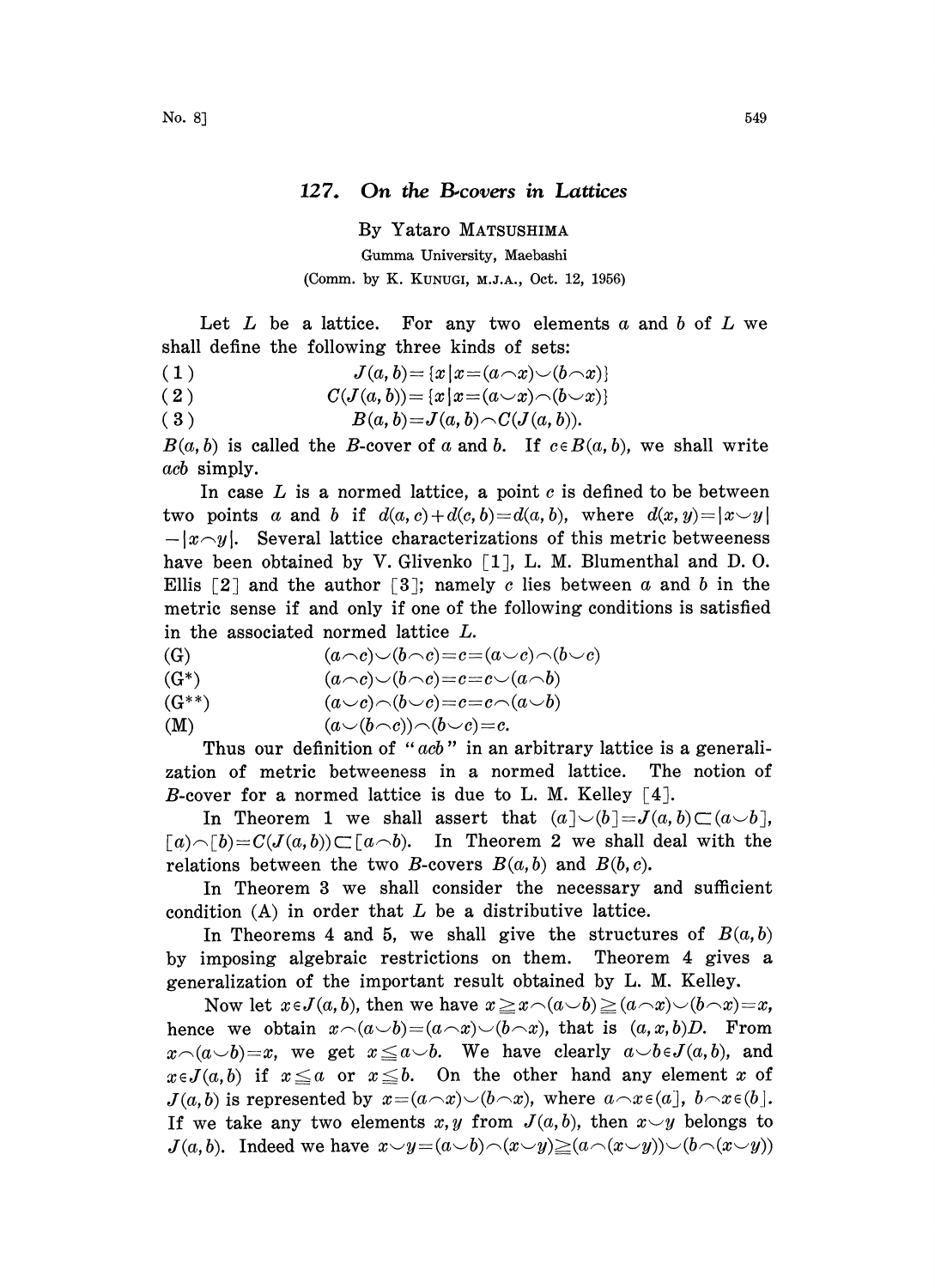$\geq (a \wedge x) \vee (a \wedge y) \vee (b \wedge x) \vee (b \wedge y) = x \vee y.$ Similarly any element x of  $C(J(a, b))$  is equal to or greater than  $a \neg b$ . Therefore we obtain Theorem 1. In a lattice L we have (1)  $(a] \cup (b] = J(a,b) \subset (a \cup b)$ 

( 2 )  $[a) \cap [b] = C(J(a, b)) \subset [a \cap b)$ 

where  $(x) = \{z | z \leq x\}$ ,  $A \cup B = \{x \cup y; x \in A, y \in B\}$  if  $A, B \subset L$ , etc.

Lemma 1. axb implies  $x\widehat{\phantom{\alpha}}(a\bigtriangleup b)=x=x\widehat{\phantom{\alpha}}(a\bigtriangleup b)$ .

Proof. By axb, we get  $x \geq x \land (a \cup b) \geq (x \land a) \lor (x \land b) = x, x \leq x \lor$  $(a \neg b) \leq (x \neg a) \neg (x \neg b) = x.$ 

Lemma 1 shows that  $(G)$  implies  $(G^*)$ ,  $(G^{**})$  in any lattice.

Lemma 2. axb implies  $a \ncceq x \geq a \wedge b$ ,  $a \vee b \geq a \vee x$ .

Proof. From Lemma 1, we have  $a \neg b \leq x \leq a \neg b$ . Therefore  $a \neg x \geq a \neg b$ ,  $a \bigcup b \geq a \bigcup x$ .

Lemma 3.  $ax_i b$   $(i=1, 2)$ ,  $ax_1x_2$  imply  $x_1x_2b$ .

Proof. By  $ax_1x_2, ax_2b$  we have  $x_2 \geq (x_1 \wedge x_2) \vee (x_2 \wedge b) \geq (a \wedge x_2) \vee$  $(x_2 \wedge b)=x_2$ . On the other hand,  $x_2 \le x_1 \vee x_2 \le a \vee x_2$  by Lemma 2, and hence we have  $x_2 \leq (x_1 \smile x_2) \neg (x_2 \smile b) \leq (a \smile x_2) \neg (x_2 \smile b) = x_2$  by  $ax_2b$ .

Lemma 4. axb, byc, abc imply xby.

Proof. Since  $a \neg b \leq x \leq a \neg b$ ,  $b \neg c \leq y \leq b \neg c$  by axb, byc, we have  $a-b \leq b \leq b$ ,  $b \leq b \leq b$ , and hence  $(a-b) \cup (b-c) \leq (b \wedge x) \cup (b \wedge y) \leq b$ . However  $(a\neg b)\neg(b\neg c)=b$  by abc. Thus we obtain  $(b\neg x)\neg(b\neg y)=b$ . Similarly we have  $b\leq(b\lt x)\land(b\lt y)\leq(a\lt b)\land(b\lt c)$  from  $b\leq b\lt x\leq a\lt b$ ,  $b \leq b \leq y \leq b \leq c$ , and hence we have  $(b \leq x) \cap (b \leq y) = b$  by abc.

Lemma 5. abc, axb, byc imply  $a \sim y \leq x \sim y$ .

Proof. We have  $x=x\setminus(a\setminus b) \ge x\setminus(a\setminus y) \ge x$  from axb, aby. Hence we have  $x\smile(a\smile y)=x$  and then  $a\smile y\leq x\smile y$ .

Lemma 6. (G) is equivalent to  $(G^*)$  in a modular lattice. This proof was observed in L. M. Blumenthal  $\lceil 2 \rceil$ .

Lemma 7. If L is modular, then  $B(a, b)$  is a sublattice; in case L is not modular,  $B(a, b)$  is not necessarily a sublattice.

Proof. If axb, ayb, then we have  $x \smile y = (a \neg x) \smile (b \neg x) \smile (a \neg y) \smile$  $(b\gamma)\leq (a\wedge(x\vee y))\vee (b\wedge(x\vee y))\leq (a\vee b)\wedge(x\vee y)=x\vee y$ . Since  $x\vee(a\wedge b)$  $=x, y\vee(a\wedge b)=y$ , we have  $(x\vee y)\vee(a\wedge b)=x\vee y$ , and hence  $a(x\vee y)b$ by Lemma 6. Similarly we have  $a(x\,\gamma)b$ .

If L contains 8 elements  $a, b, x, y, z, z_1, x_1, y_1$  such that  $a \rightarrow b > x_1 > a$ ,  $a \cup b > y_1 > b, a > x > a \cap b, b > y > a \cap b, x_1 \cup y_1 = a \cup b, x_1 \cap y_1 = z_1 > x \cup y = z,$  $x \sim y = a \sim b$  (L is certainly non-modular in this case), then we have axb, ayb but not  $a(x \smile y)b$ .

Lemma 8. In case  $L$  is modular, abc, axb, bye imply axc, ayc.

Proof. By abc, axb we have  $x=x\smile(a\smile b)\smile x\smile(a\smile c)\smile x$ , and hence  $x=x\setminus(a\setminus c)$ . Since  $a\setminus b\leq b\setminus x$ ,  $c\setminus x\leq b\setminus x$  by axb, xbc, we have (1)  $(a\neg b)\neg(c\neg x)\leq b\neg x$ . Since L is modular, we have  $(x\neg c)\neg(c\neg b)$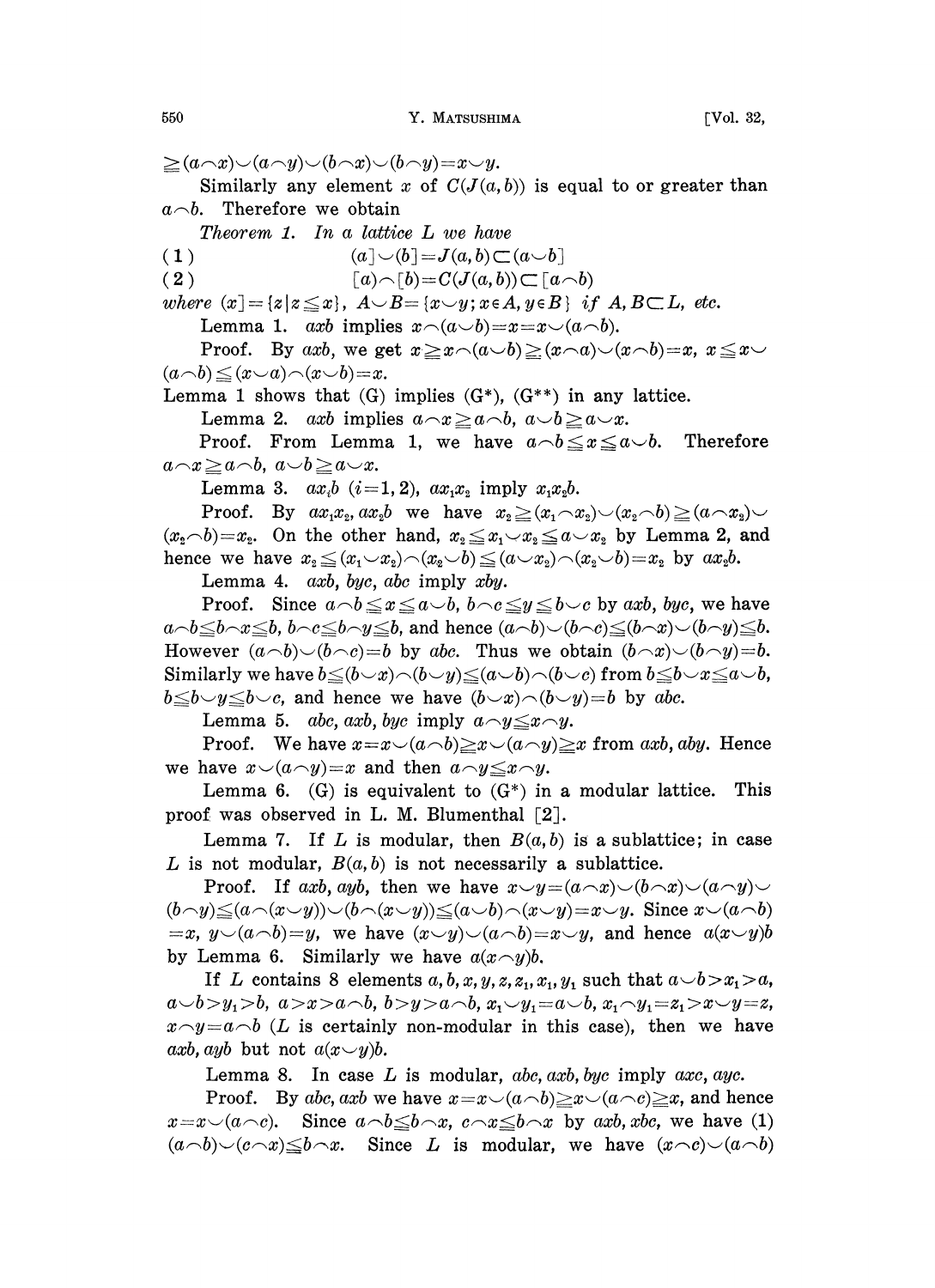$\begin{array}{rcl}\n\mathbf{1} & =x\mathbf{1} & (c\mathbf{1} & (a\mathbf{1} & b) \\
\mathbf{1} & \mathbf{1} & (b\mathbf{1} & (a\mathbf{1} & b\mathbf{1})\n\end{array}$ by abc, and hence we have (2)  $(a \neg b) \neg (c \neg x) \geq b \neg x$ . From (1), (2)<br>we have  $(a \neg b) \neg (c \neg x) = b \neg x$ . Thus we have  $x = (a \neg x) \neg (b \neg x) =$ we have  $(a \neg b) \neg (c \neg x) = b \neg x$ .  $(a\wedge x)\smile(a\wedge b)\smile(c\wedge x)=(a\wedge x)\smile(c\wedge x).$ 

Accordingly we have  $(a \neg x) \neg (c \neg x) = x = x \neg (a \neg c)$ , that is axe by Lemma 6. We have ayc similarly.

Lemma 9. In case  $L$  is modular, abc, axb, byc imply xyc, axy.

Proof. From xbc, byc we have  $y \leq y \lt (x \wedge c) \leq y \lt (b \wedge c)=y$ . By ayc, Lemma 5, xby and byc, we have  $y=(a\wedge y)\vee(y\wedge c)\leq(x\wedge y)\vee(y\wedge c)$  $\leq (b \neg y)\vee (y \neg c) = y$ . Hence we have  $y = y\vee (x \neg c) = (x \neg y)\vee (y \neg c)$ . Similarly we have axy.

Remark. In case  $L$  is non-modular, Lemmas 8 and 9 are not necessarily true. For, if L contains 6 elements  $a, b, c, a \neg c, x, y$  such that  $b > x > a > a \rightharpoonup c$ ,  $b > y > c > a \rightharpoonup c$ ,  $x \rightharpoonup y = a \rightharpoonup c = a \rightharpoonup c$ , when L is certainly non-modular, then we have  $abc$ ,  $axb$ ,  $byc$  but we have not axe, ayc, axy and xyc.

Theorem 2. If abe, axb, bye, then we have

 $(1)$  xby in any lattice,

 $(2)$  axc, ayc, xyc, axy in a modular lattice.

Corollary 2.1. In a modular lattice  $ax_i b$   $(i=1, 2)$ , byc,  $ax_1x_2$  abc imply  $x_1x_2y$ .

Proof. Since  $ax_1y, ax_2y$  by Lemma 9 and we have  $x_1x_2b$  by Lemma 3, thus we have  $x_1by, x_2by$  by Lemma 4. We have further  $x_2 \le x_2$  $(x_1 \cap y) \le x_2 \cup (x_1 \cap b) = x_2$  by  $x_1by, x_1x_2b, x_2 = (a \cap x_2) \cup (x_2 \cap y) \le (x_1 \cap x_2) \cup$  $(x_2 \neg y)$  by  $ax_2y, ax_1x_2, \leq (x_1 \neg x_2) \vee (x_2 \neg b) = x_2$  by  $x_2by, x_1x_2b$ . Hence we obtain  $x_1x_2y$ .

Corollary 2.2. In a modular lattice L, suppose that  $ax_i b$   $(i=1, 2)$ , byc, abc,  $ax_1x_2$ ; then we have

$$
(x_1 \smile x_2) \neg y = (x_1 \neg y) \smile (x_2 \neg y).
$$

Proof. We have  $x_1x_2y$  from Corollary 2.1, hence we have  $(x_1 \ncap x_2)$  $\bigcup (x_i \cap y) = x_i \cap (x_i \cup y)$ . Since L is modular, we have the following equivalent equation  $(x_1 \smile x_2) \neg y = (x_1 \neg y) \smile (x_2 \neg y)$ .

Theorem  $\mathscr X$ . In order that  $L$  be a distributive lattice it is necessary and sufficient that the condition  $(A)$  below hold for any elements  $a, b$ of L.

(A)  $x \in B(a, b)$  if and only if  $a \neg b \leq x \leq a \neg b$ .

Proof. It is clear that if  $L$  is distributive then  $(A)$  holds for any elements  $a, b$  of  $L$ . Suppose that  $L$  is not distributive. Then there exist five elements  $a, b, c, d, e$  such that either

(a)  $d=a\wedge b=a\wedge c=b\wedge c, e=a\vee b=a\vee c=b\vee c$ 

or

$$
\text{(}\beta \text{)} \quad d = a \land b = a \land c, \ e = a \lor b = a \lor c, \ d < b < c < e.^\ast \text{)}
$$

 $\ast$  Cf. G. Birkhoff: Lattice Theory, Theorem 2, 134 (1948).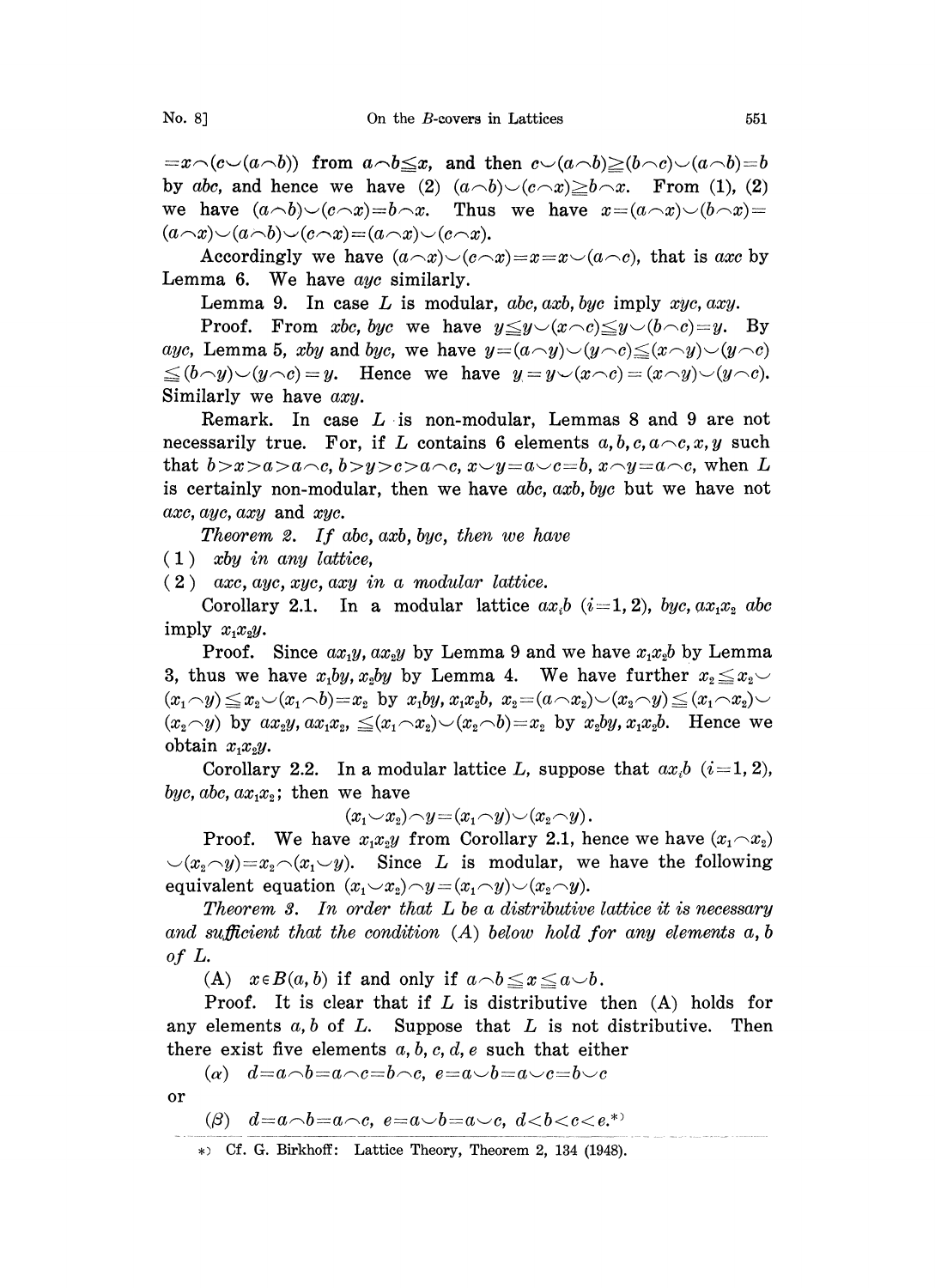In each case we have  $d=a\neg b, e=a\neg b, d. However we$ have  $c \notin B(a, b)$ ; because in case (a)  $(c \neg a) \neg (c \neg b) = d \neg d = d \pm c$ , and in case ( $\beta$ )  $(c\wedge a)\vee (c\wedge b)=a\vee d=a\neq c$ . Thus if L is not distributive, the condition  $(A)$  dose not hold for some elements  $a, b$  of  $L$ . This proves Theorem 3.

In any lattice L

(1) axb, ayb, xay and xby imply  $x \rightarrow y=a\rightarrow b$ ,  $x \rightarrow y=a\rightarrow b$ . For, we have  $x \rightarrow y \leq a \rightarrow b$  from  $x \leq a \rightarrow b$ ,  $y \leq a \rightarrow b$ , and  $a \rightarrow b \leq x \rightarrow y$  similarly, and hence  $a\smile b = x\smile y$ . Similarlies  $x\smile y = a\smile b$ .

(2)  $B(a, b)=B(c, d)$  implies  $a\smile b=c\smile d, a\smile b=c\smile d$ . For, it is evident from (1).

If L is distributive, then Theorem 3 shows that  $a\smile b=c\smile d$ ,  $a \neg b = c \neg d$  imply  $B(a, b) = B(c, d)$ .

Theorem 4. For any elements  $a, b, c, d$  of  $L$ 

(1)  $B(a, b)=B(c, d)$  implies  $a\smile b=c\smile d, a\smile b=c\smile d$  in any lattice L.

(2)  $a\smile b=c\smile d, a\smile b=c\smile d$  imply  $B(a, b)=B(c, d),$  if and only if L is <sup>a</sup> distributive lattice.

Proof. It is sufficient to prove that if  $L$  is not distributive there exist four elements a, b, x, y such that  $a \neg b = x \neg y$ ,  $a \neg b = x \neg y$ , but  $B(a, b) \neq B(x, y)$ . As is shown in the proof of Theorem 3 there exist  $\neq B(x, y)$ . As is shown in the proof of Theorem 3 there exist<br>ements a, b, c, d, e such that either (a) or ( $\beta$ ) holds. If we put<br> $c=c$ , then we have  $d=a\rightarrow b=x\rightarrow y$ ,  $e=a\rightarrow b=x\rightarrow y$ , but  $c \notin B(a, b)$ ,<br> $y)=B(a, c)$ . five elements  $a, b, c, d, e$  such that either  $(\alpha)$  or  $(\beta)$  holds. If we put  $x=a, y=c$ , then we have  $d=a\wedge b=x\wedge y$ ,  $e-a\wedge b=x\wedge y$ , but  $c \notin B(a, b)$ ,  $c \in B(x, y) = B(a, c).$ 

Corollary 4.1. In any lattice, suppose that  $B(a, b) = B(x_1, x_2)$ ,  $ax_i b$  (*i*=1, 2),  $ax_1x_2$ . Then we have  $x_1 = a, x_2 = b$ .

**Proof.**  $x_1 = (a \smile x_1) \wedge (x_1 \smile x_2) = (a \smile x_1) \wedge (a \smile b) = a \smile x_1$  by  $ax_1x_2$ , Theorem 4, and hence  $x_1 \ge a$ . On the other hand,  $x_1 = (a \wedge x_1) \vee (x_1 \wedge x_2)$  $=(a\wedge x_1)\vee(a\wedge b)=a\wedge x_1$  by  $ax_1x_2$ , Theorem 4, and hence  $x_1\leq a$ . Accordingly we have  $x_1=a$ . Since  $x_1x_2b$  from  $ax_2b$ , and hence we have  $x_2 = b$  similarly.

Corollary 4.2. Let L be a complemented distributive lattice with *I*, 0. If we take a, b of L such that  $a\smile b=I$ ,  $a\smile b=0$ , then we have  $B(a, b)=B(I, 0)=L.$ 

Proof is evident from Theorem 4.

Now we consider the structure of  $B(a, b)$  in case there is a maximal chain between a and  $a \wedge b$ . Suppose that  $a_2$  covers  $a_1 = a_2 \wedge b$ , and  $a_2xb$ , then we get  $a_2 \ge a_2 \sim x \ge a_1$  by Lemma 2, hence we have either  $a_2 = a_2 \wedge x$  or  $a_2 \wedge x = a_1$  from  $a_2 \succ a_1$ . In the first case we have  $a_2 \rightarrow b \geq x \geq a_2$ . In the second case  $a_1 \rightarrow (x \rightarrow b)=x$  from  $(a_2 \rightarrow x) \rightarrow (x \rightarrow b)=x$ , hence  $x \neg b = x$  since  $x, b \ge a_1$ .

Define  $C_{a_i} = \{x \mid a_i \leq x \leq a_i \cup b\}$ ; then we have  $B(a_2, b) = \sum_{i=1}^{s} C_{a_i}$ . In